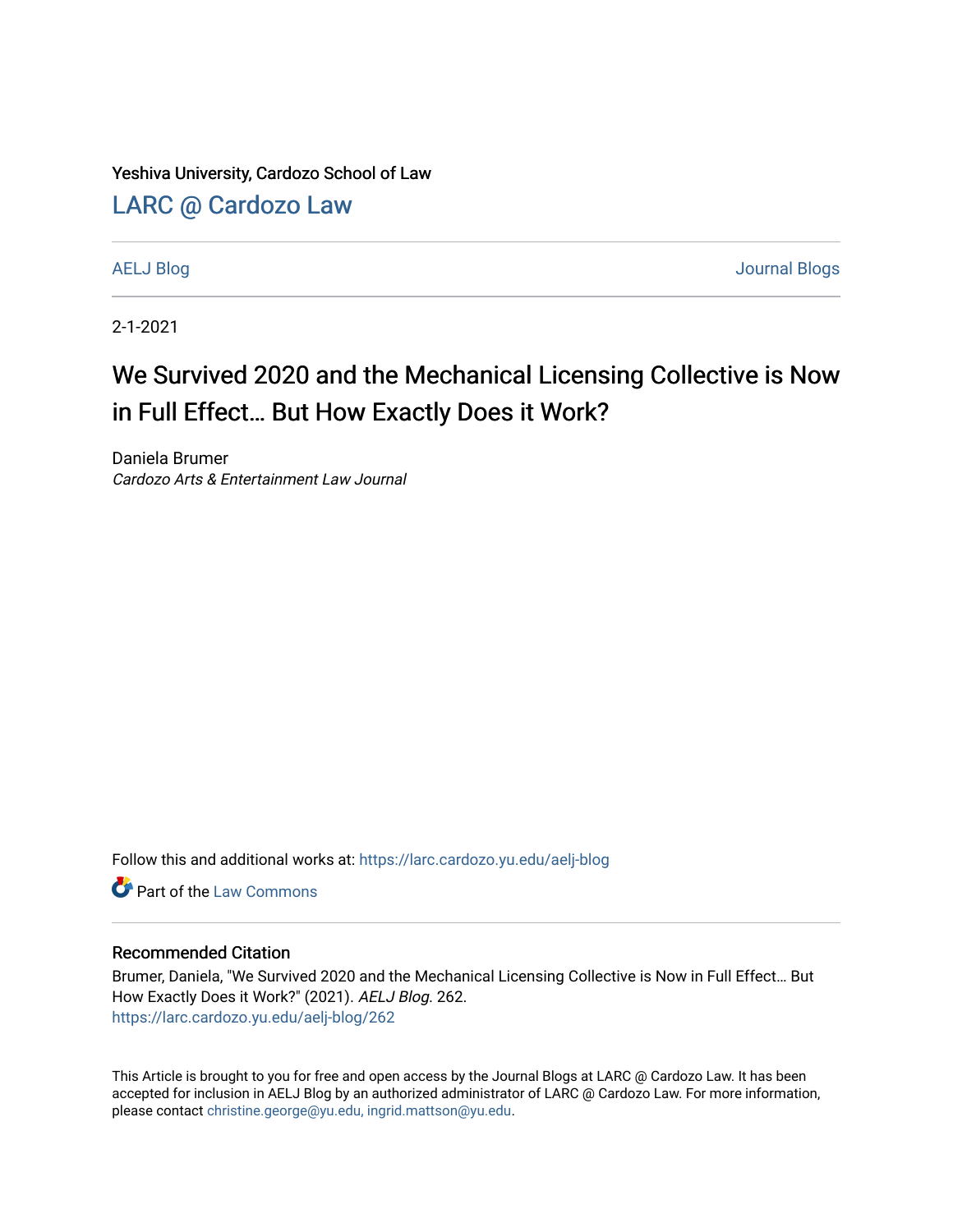# **We Survived 2020 and the Mechanical Licensing Collective is Now in Full Effect… But How Exactly Does it Work?**

BY **[DANIELA BRUMER](https://cardozoaelj.com/author/daniela-brumer/)** / ON FEBRUARY 1, 2021



### *Photo by pch.vector on Freepik*

The music industry's widely anticipated Mechanical Licensing Collective ("MLC") officially went into effect at the beginning of January 2021. The MLC, which was created via the passage of the Music Modernization Act ("MMA") in 2018, was created to administer a new system of administration for the payment of mechanical royalties derived from streaming services[.](https://cardozoaelj.com/2021/02/01/we-survived-2020-and-the-mechanical-licensing-collective-is-now-in-full-effect-but-how-exactly-does-it-work/#easy-footnote-bottom-1-6619)<sup>1</sup>

Under § 115 of the Copyright Act, a mechanical license is required, and a royalty is owed to the copyright owners of a song's composition whenever a song is reproduced physically, di[g](https://cardozoaelj.com/2021/02/01/we-survived-2020-and-the-mechanical-licensing-collective-is-now-in-full-effect-but-how-exactly-does-it-work/#easy-footnote-bottom-2-6619)itally, or via interactive streaming<sup>2</sup> service[.](https://cardozoaelj.com/2021/02/01/we-survived-2020-and-the-mechanical-licensing-collective-is-now-in-full-effect-but-how-exactly-does-it-work/#easy-footnote-bottom-3-6619)<sup>3</sup> In an effort to keep copyright owners from monopolizing on their copyrights, Congress made this license compulsory[.](https://cardozoaelj.com/2021/02/01/we-survived-2020-and-the-mechanical-licensing-collective-is-now-in-full-effect-but-how-exactly-does-it-work/#easy-footnote-bottom-4-6619)<sup>4</sup> Until the passage of the MMA, interactive streaming services were not statutorily entitled to pay out such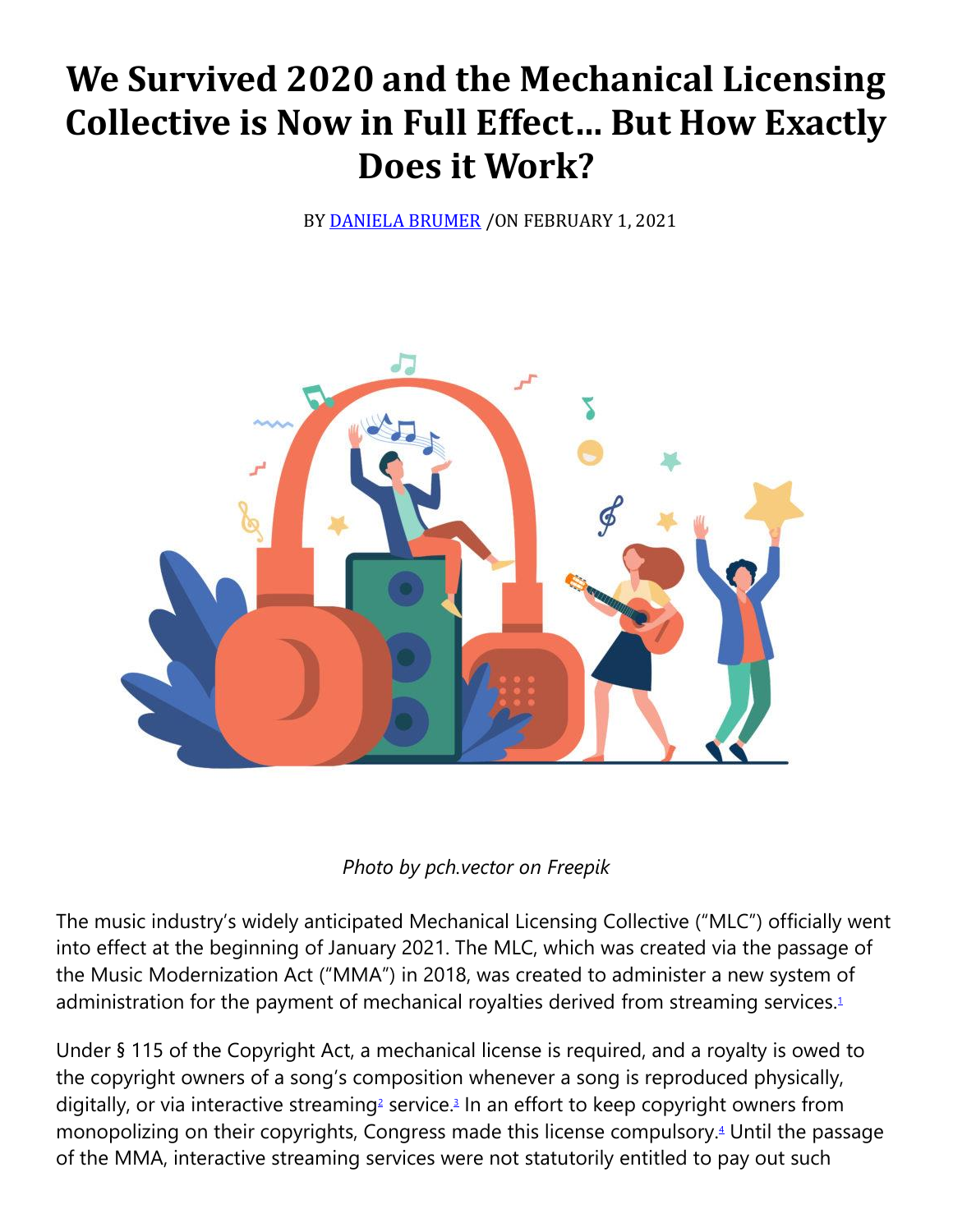royalties to rights owners[.](https://cardozoaelj.com/2021/02/01/we-survived-2020-and-the-mechanical-licensing-collective-is-now-in-full-effect-but-how-exactly-does-it-work/#easy-footnote-bottom-5-6619)<sup>5</sup> Consequently, many rights owners were simply not getting paid a royalty when their songs were exploited on streaming services like Spotify or Tidal. Hence, the passage of the MMA was prompted by angry songwriters who wanted to be paid for the exploitations of their songs[.](https://cardozoaelj.com/2021/02/01/we-survived-2020-and-the-mechanical-licensing-collective-is-now-in-full-effect-but-how-exactly-does-it-work/#easy-footnote-bottom-6-6619)<sup>6</sup> Additionally, aside from making mechanical royalties compulsory, the MMA also created a way to identify, match, and distribute unclaimed mechanical royalties[.](https://cardozoaelj.com/2021/02/01/we-survived-2020-and-the-mechanical-licensing-collective-is-now-in-full-effect-but-how-exactly-does-it-work/#easy-footnote-bottom-7-6619)<sup>7</sup> This is part of the role of the MLC.

A two year transition period between the passage of the MMA to the official enactment of the MLC was needed, in part, to allow interactive streaming services to retroactively pay songwriters whose work they had been exploiting without a proper mechanical license[.](https://cardozoaelj.com/2021/02/01/we-survived-2020-and-the-mechanical-licensing-collective-is-now-in-full-effect-but-how-exactly-does-it-work/#easy-footnote-bottom-8-6619)<sup>8</sup> During these years, if the interactive streaming services engaged in good-faith, commercially reasonable efforts to identify and pay musical work copyright owners, they would effectively limit their copyright infringement liability[.](https://cardozoaelj.com/2021/02/01/we-survived-2020-and-the-mechanical-licensing-collective-is-now-in-full-effect-but-how-exactly-does-it-work/#easy-footnote-bottom-9-6619)<sup>9</sup> However, two years have now passed and the MLC has technically launched, yet the organization is still struggling to figure out a system for the payment of the remaining royalties that the streaming services could not pin-point.<sup>[10](https://cardozoaelj.com/2021/02/01/we-survived-2020-and-the-mechanical-licensing-collective-is-now-in-full-effect-but-how-exactly-does-it-work/#easy-footnote-bottom-10-6619)</sup>

The MMA calls for the MLC to receive royalties "accrued" but not matched or paid out by streaming services.<sup>[11](https://cardozoaelj.com/2021/02/01/we-survived-2020-and-the-mechanical-licensing-collective-is-now-in-full-effect-but-how-exactly-does-it-work/#easy-footnote-bottom-11-6619)</sup> The streaming services are to send the MLC a balance sheet indicating these totals monthly.<sup>[12](https://cardozoaelj.com/2021/02/01/we-survived-2020-and-the-mechanical-licensing-collective-is-now-in-full-effect-but-how-exactly-does-it-work/#easy-footnote-bottom-12-6619)</sup> However, streaming services are at odds with the MLC regarding how to account for "unmatched" royalty money that streaming services already paid out in legal settlements and through direct "voluntary" licensing agreements.<sup>[13](https://cardozoaelj.com/2021/02/01/we-survived-2020-and-the-mechanical-licensing-collective-is-now-in-full-effect-but-how-exactly-does-it-work/#easy-footnote-bottom-13-6619)</sup>

The MLC argues that the prior settlements do not count as royalty payments; instead they are simply deemed as payments for a release of liability for copyright infringement.<sup>[14](https://cardozoaelj.com/2021/02/01/we-survived-2020-and-the-mechanical-licensing-collective-is-now-in-full-effect-but-how-exactly-does-it-work/#easy-footnote-bottom-14-6619)</sup> Thus, according to the MLC, streaming services should still pay all unmatched royalties to the MLC for proper distribution. Meanwhile, the streaming services allege that under generally accepted accounting maxims, the money they paid via legal settlements released their obligation to send uncollected royalties to the MLC.[15](https://cardozoaelj.com/2021/02/01/we-survived-2020-and-the-mechanical-licensing-collective-is-now-in-full-effect-but-how-exactly-does-it-work/#easy-footnote-bottom-15-6619) Thus, many streaming services objected the idea of "double payment" and asked the Copyright Office to rule on the issue.[16](https://cardozoaelj.com/2021/02/01/we-survived-2020-and-the-mechanical-licensing-collective-is-now-in-full-effect-but-how-exactly-does-it-work/#easy-footnote-bottom-16-6619)

On January 11, 2021, the Copyright Office issued a formal regulation detailing how streaming services could calculate what they owe to the MLC in unmatched royalties, but they were silent on the issue of whether prior settlement payments count as accrued royalties. $11$  The regulation seems to put the burden on rights holders to sue streaming services if they cannot agree on how much money is still owed to the MLC so that they can disburse such unpaid royalties.<sup>[18](https://cardozoaelj.com/2021/02/01/we-survived-2020-and-the-mechanical-licensing-collective-is-now-in-full-effect-but-how-exactly-does-it-work/#easy-footnote-bottom-18-6619)</sup>

However, if rights holders were to sue the streaming services for underpayment to the MLC, such a suit may run contrary to the limited liability provision set forth under the MMA. Since the two-year transition period after the passage of the law has now ended, if streaming services do not fulfill their payment obligations to the MLC, they can lose their statutory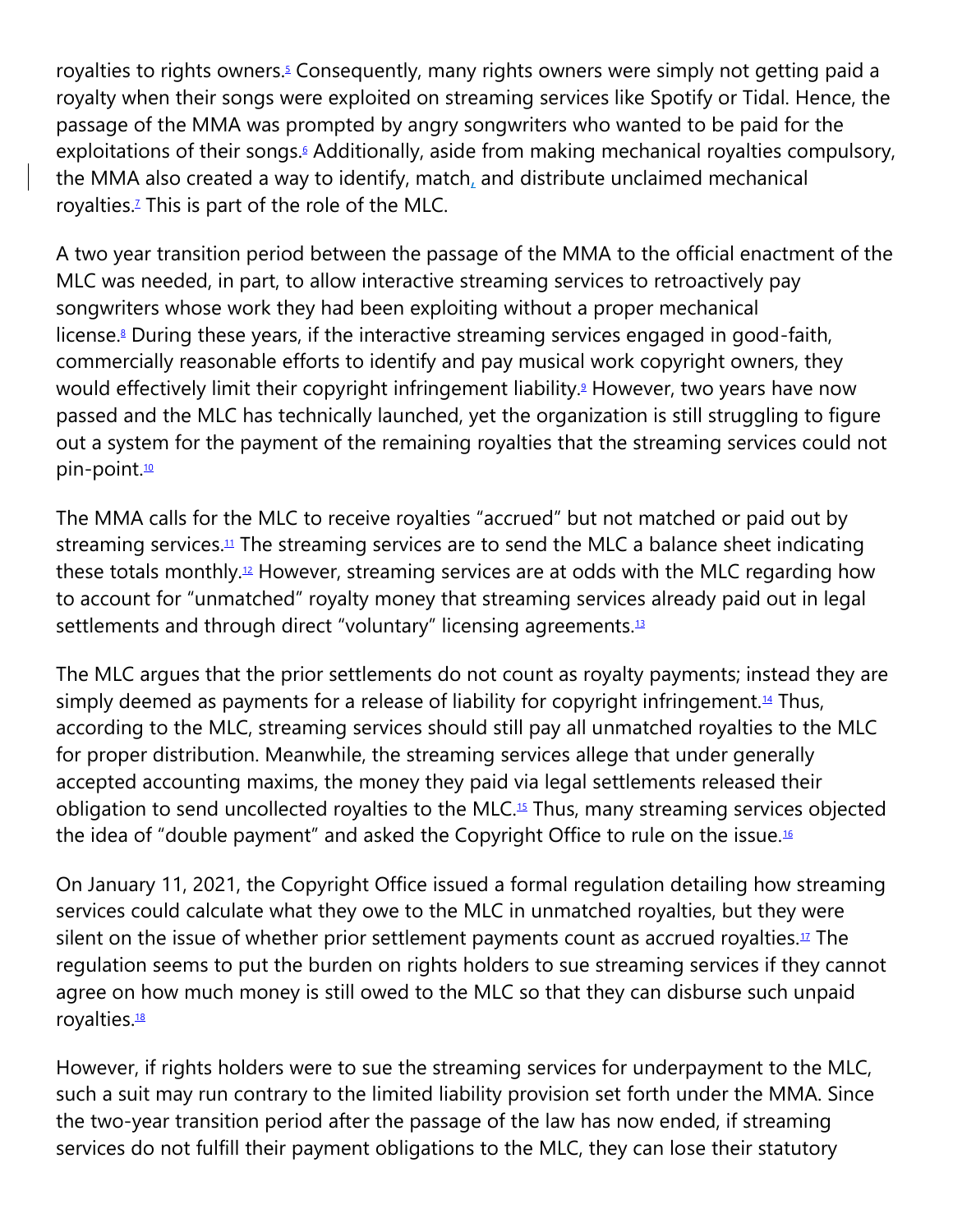limitation on liability for copyright infringement relating to mechanical rights.<sup>[19](https://cardozoaelj.com/2021/02/01/we-survived-2020-and-the-mechanical-licensing-collective-is-now-in-full-effect-but-how-exactly-does-it-work/#easy-footnote-bottom-19-6619)</sup> This means that rights holders will no longer be able to sue streaming services for the unlawful exploitation of their songs, even if they technically never received their lawfully owed mechanical royalties.

If the streaming services decide to revert to their old pre-MMA habits and simply pocket the unpaid royalties in question, such action would be in contra to the overall aim of the MLC. The organization's goal is to search beyond the matching efforts made by streaming services in order to match more compositions to master recordings and their respective rights owners, and then issue payments, thus reducing unmatched royalty accruement. After the two-year period, whatever royalties have not been successfully matched, then the MLC has the option to use market share disbursements to right holders.<sup>[20](https://cardozoaelj.com/2021/02/01/we-survived-2020-and-the-mechanical-licensing-collective-is-now-in-full-effect-but-how-exactly-does-it-work/#easy-footnote-bottom-20-6619)</sup>

Lawmakers seem to have left a big gap in the process of the reallocation of unpaid accrued royalties to the MLC. The streaming services have now been given until February 15, 2021 to come up with a process for matching the unmatched royalties.[21](https://cardozoaelj.com/2021/02/01/we-survived-2020-and-the-mechanical-licensing-collective-is-now-in-full-effect-but-how-exactly-does-it-work/#easy-footnote-bottom-21-6619) Until then, advocates for songwriters and music publishers are in a waiting game to see if streaming services will be required to dish out more money, or if they will be back to their ways of ripping off rights owners by holding onto unmatched funds.

*Daniela Brumer is a Second Year Law Student at Benjamin N. Cardozo School of Law, and a Staff Editor at the Cardozo Arts & Entertainment Law Journal. She also holds a degree in Music Business from NYU. After law school, she hopes to practice Entertainment Law and wishes to work in the music industry. Daniela is also the Entertainment Co-Chair of the Intellectual Property Law Society.*

- 1. John Ochoa, Mechanical Licensing Collective Webinar: 5 Things to Know About The MLC, Grammy.com (Nov. 6, 2020), grammy.com/advocacy/news/mechanical-licensingcollective-webinar-5-things-know-about-mechanical-licensing-collective-mlc.
- 2. An "interactive" streaming service is a music streaming service wherein the user can decide which specific tracks they want to listen to (i.e. Spotify, Apple Music). A noninteractive streaming service is one in which the streaming platform has a set playlist that is played to the user. The user has no control over the music they listen to with a non-interactive streaming service. Henry Schoonmaker, The Two Types of Streaming & How You Can Collect Royalties For Both, Songtrust (last updated on May 14, 2020), https://blog.songtrust.com/types-of-streaming-royalties.
- 3. Donald Passman, All You Need to Know About the Music Business 245 (10th ed. 2019).
- 4. "Compulsory" means that once a song has been recorded and released to the public, "(a) the copyright owner must license the song anyone else that wants to use it in a phonorecord," and "(b) that license can only charge a specific payment established by the law." Id. at 242.
- 5. Id. at 245.